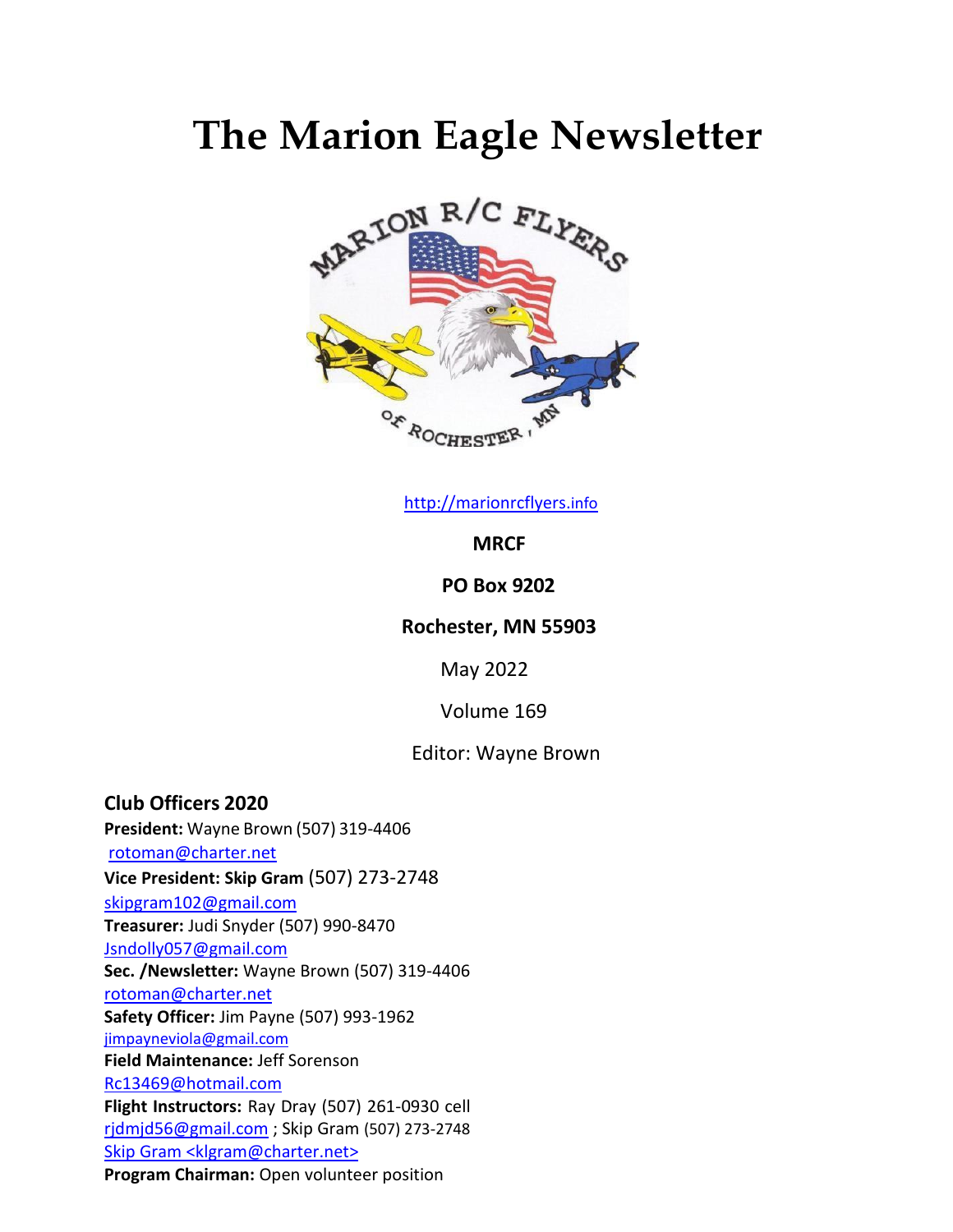**Club Dues accepted at the Club meetings or send your dues to:**

**Marion RC Flyers PO Box 9202 Rochester, Mn 55903**

**Adult Membership \$75.00 per year**

**Family (Spouse) Membership \$75.00 per year** 

**Student (19 years of age or under) \$1.00 per year** 

**No Initiation Fee for New Members**

**\*\*\*\*\*\*Summer Meeting Schedule\*\*\*\*\*\***

**We will meet at the club field starting May 11, 2022, at 7:00 pm on the second Wednesday of the month.... If it is raining, we will not meet for the club meeting.**

**May 11 th; June 8th; July 13th; August 10 th; September14; 2022 (depending on weather)**

## **Electric Indoor Flying at the National Guard Armory**

**Wednesday's starting at 9:00 am.**

Indoor flying is suspended at the Armory due to the COVID-19 pandemic. We will inform you when it is open for us to use.

## **Wayne's Corner….**

Next week we will have our first club meeting for the season on May  $11<sup>th</sup>$ .

Listed are some of the items we will discuss.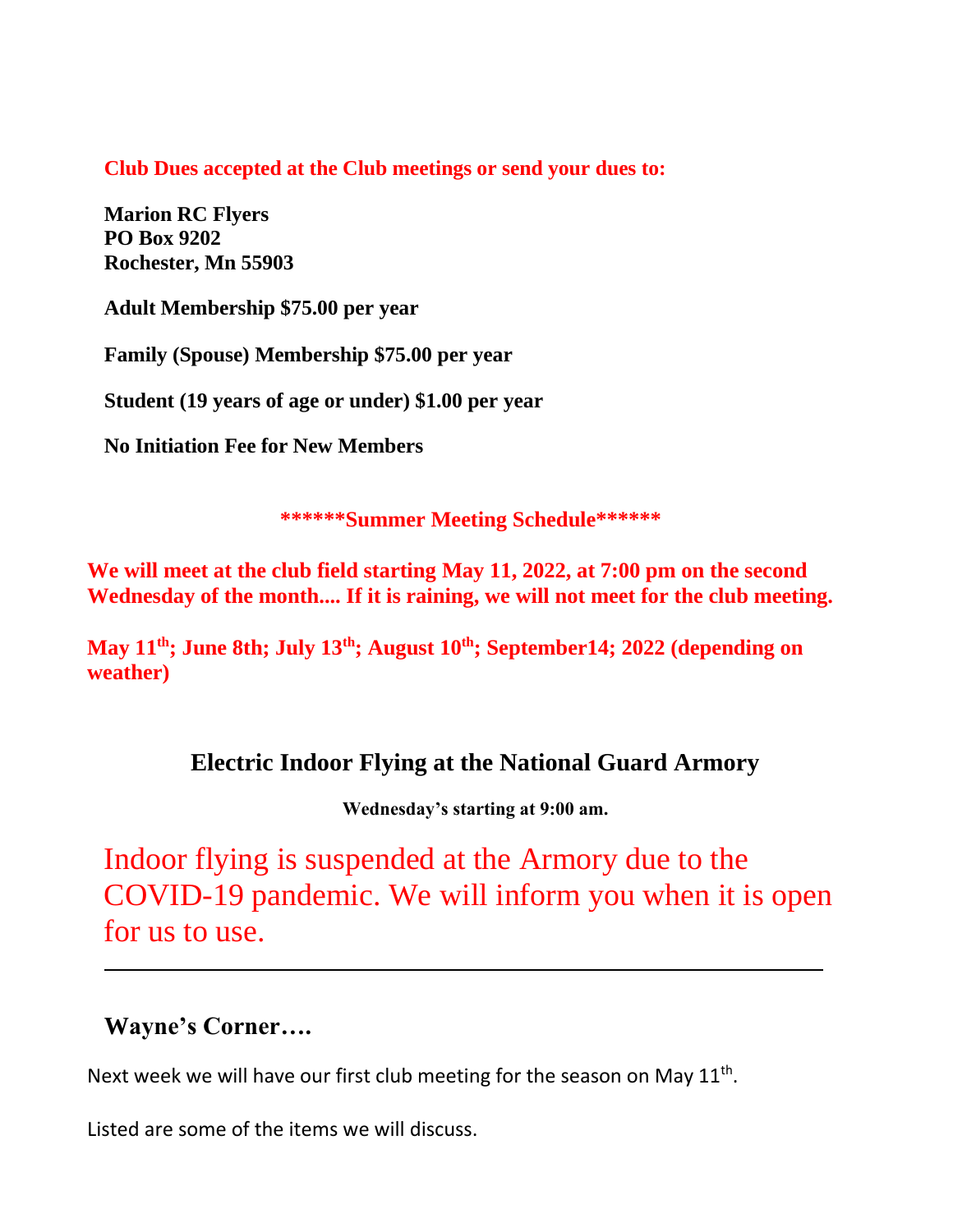- 1. What repairs and maintenance are needed at the field? We have the driveway into the field that needs some branch and tree debris cleaned up. The storage shed has some lumber that has rotted out and needs replacing. I'm not sure how deep and widespread the problem is. If someone with more experience could look it over and advise us about what we need to fix it would be appreciated. I see that someone has replaced the bad shelter supports already. Thank you to the club member who did this.
- 2. Port-a-potty: The invoice received from the company that supplies the Port-apotty has raised their rates to just under \$1000 per this season. Steve Brown sent us a copy of the invoice from the company that they use, and it is significantly cheaper. The only two differences are that their potty is called a construction grade potty and they only clean every other week. I told Judi to contact this company and find out how much it would cost us to use their services. RAMS pay under \$400 for the season.
- 3. We will discuss Funfly's for June and September. Most restrictions have been lifted but with that said caution should be used to avoid the increase in COVID infections from the BA2 variant. Masks not required but recommended. Discuss whether we serve food or continue Bring You Own food and beverages.
- 4. Please pay your dues.

I hope everyone is in good health!

## **The Student Flight Instruction Program will resume June 2022 weather permitting. We recommend students make reservations with the Flight Instructors.**

**Beginner's Night: Wednesday afternoons/evenings. Contact our qualified Flight Instructors for free flight instruction. It is recommended that you make an appointment with Ray Dray or Skip Gram for flight instruction.**

**Call Ray Dray at (cell) 261-0930 or (home) 775-6933.** 

**Call Skip Gram at (507) 273-2748**

### **Student Flight Instruction Program**

Student flight instruction is provided free of charge during the flying season, June through September, by one of our qualified flight instructors.

• Please call Ray Dray at 261-0930 (cell) or 775-6933 (home) or Skip Gram at 273-2748 to set up an appointment for flight instruction. They can answer any questions you might have.